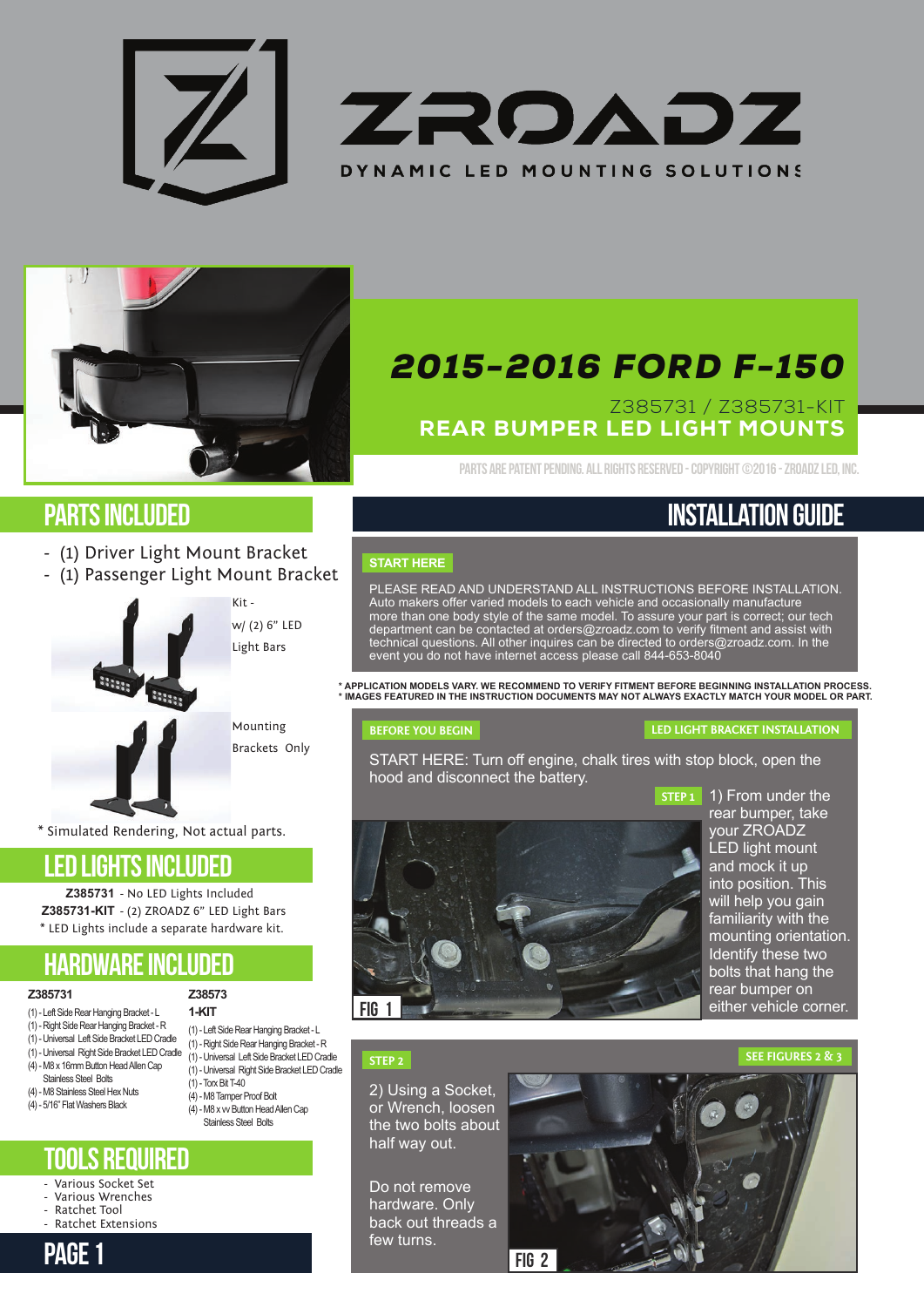



# LED Light Bracket Installation - Continued



3) Prop the LED bracket mounts into place by sliding mounting tab slots up and around the factory bolts. Make sure the brackets are on the back side of bumper mount and NOT in-between bumper and bumper mount. Repeat on opposite side of vehicle.

Parts are PATENT PENDING. All Rights Reserved - Copyright ©2016 - ZROADZ LED, INC.



### **STEP 4**

### **SEE FIGURE 4 SEE FIGURES 5-8**

4) Using your best judgement, move the adjustable bracket piece into your preferred position, and finally tighten everything up for now.

Look over your work and verify that the correct bracket has been mounted on the appropriate side of vehicle.



### **STEP 5**

**STEP 3** 

### **SEE FIGURE 5**

Wire LED Light with a ZROADZ optional wiring harness kit (part# Z390020S-A) or by utilizing a compatible custom wiring harness. ZROADZ recommends LED Lights be wired with ZROADZ harness kit (part# Z390020S-A).

### **STEP 6 ADJUSTMENT TIPS**

6) To adjust the angle of your Light Bar, rotate the LED(s) to adjust the angles till your desired light pattern is reached. You may than tighten the hardware and also mounting bracket and secure everything into place. Be careful not to over tighten the mounting hardware.

It is best to adjust the angle with the vehicle on level ground with lights facing a wall, garage door or other solid barrier. We recommend checking from a distance of 25'. Your installation is now completed.

# LED Light Bracket Installation - Process complete

# Final Installation



# PAGE<sub>2</sub>